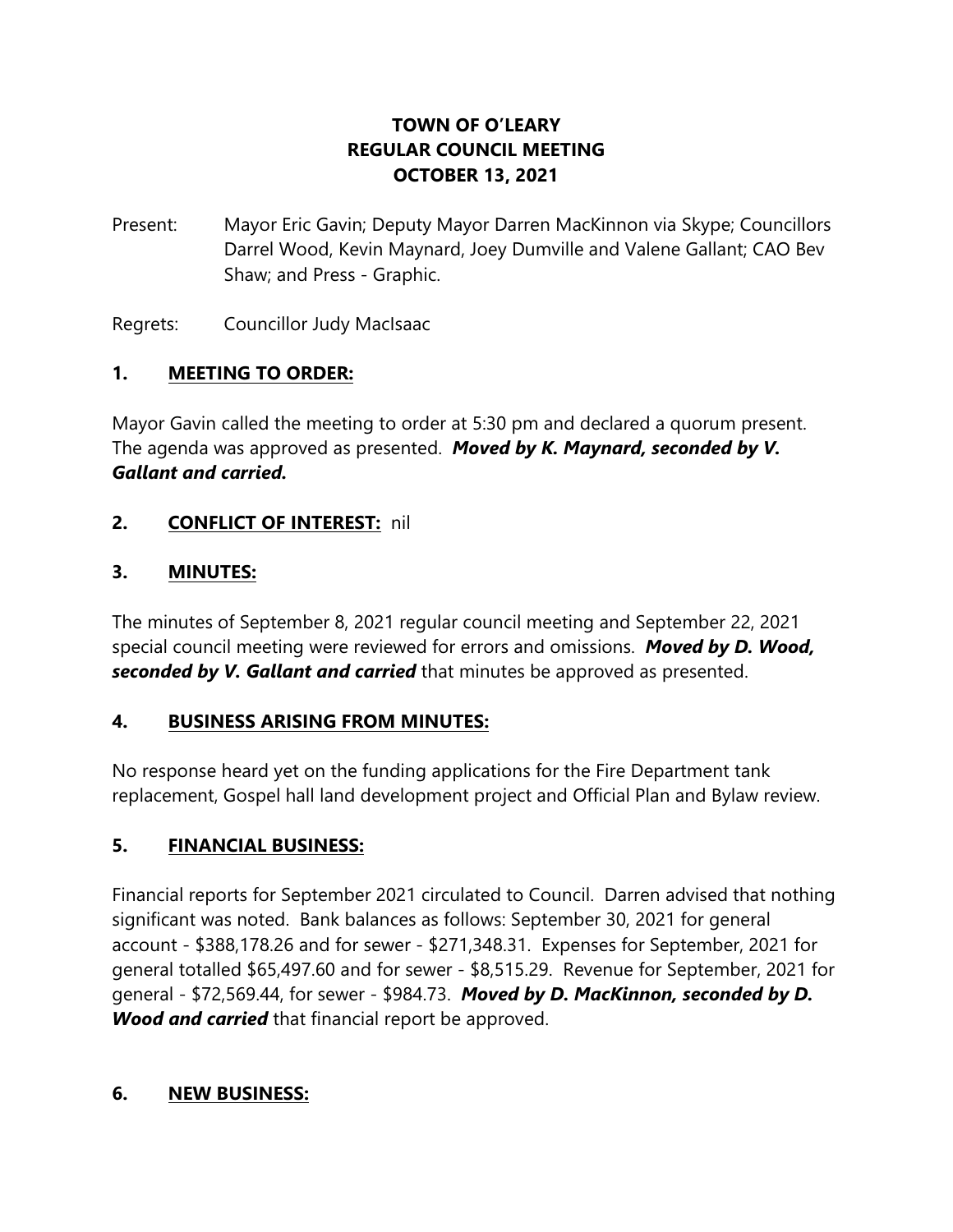A. Mayor's report - Eric reported that he and Judy attended the ribbon cutting ceremony for the new businesses at Future Tech West. Also attended the Neighbour 2 Neighbour community picnic held recently. Darren commended the organizers on the event.

B. Administrator's report - Bev reported that although the Sidewalk Extension Project is complete, there is a hold back of funds which will cover a crack discovered recently and any damage that may occur during the winter; the new planters for streetlights have arrived; numerous requests have been received from locals needing vaccination records printed and laminated; maintenance shop engineering quotes to be reviewed later in the meeting; sewer utility invoices sent out; and tax rebates re annexation have been issued. Ellen Rennie, Rural and Regional Development Officer with the Province, provided information on a project to engage youth in volunteering for municipal councils, boards, etc. Darren offered to serve as mentor for this project - Bev to forward information to him.

Overtime/vacation time - Bev 82 hours overtime and 5.5 vacation days left from current year. Dale's hours - 63.5 and will have 1 week of vacation left. He's currently on vacation till next week. Andrew has 18 hours overtime and 10 days vacation.

C. Reports from departments -

**Police (Valene) -** RCMP report for September circulated. Twenty one calls for service, 183 hours provided to O'Leary with several check stops held in the area.

**Properties (Valene) -** Maintenance building on agenda.

**Fire Protection - Darrel** reported 8 calls during September. The department is planning a memorial service to honour past and present members. Training involved first aid and air bag use.

**Streets & Sidewalks (Kevin) -** Proposed new project for sidewalk on agenda.

**Recreation (Joey) -** Recreation report circulated to Council. Highlights - softball programs wrapped up for the season; planning for Canada/Multi-Cultural Day; after school programming; Run For Light; PD school activities; and food truck festival. Noted that funding application to Canadian Healthy Communities Fund for playground project was denied but still waiting for word from ACOA application. Quotes for outdoor rink construction were considered - *Moved by J. Dumville, seconded by K. Maynard and carried* that quote for \$2633 from O'Leary Building Centre be accepted and order to be placed. Location of outdoor rink to be determined.

**Sanitation (Eric)** - Reported that the inverter for lagoon UV system is now working and the system to be started up once Dale is back from holidays. Two new laterals were installed recently.

**Community Development (Eric) -**